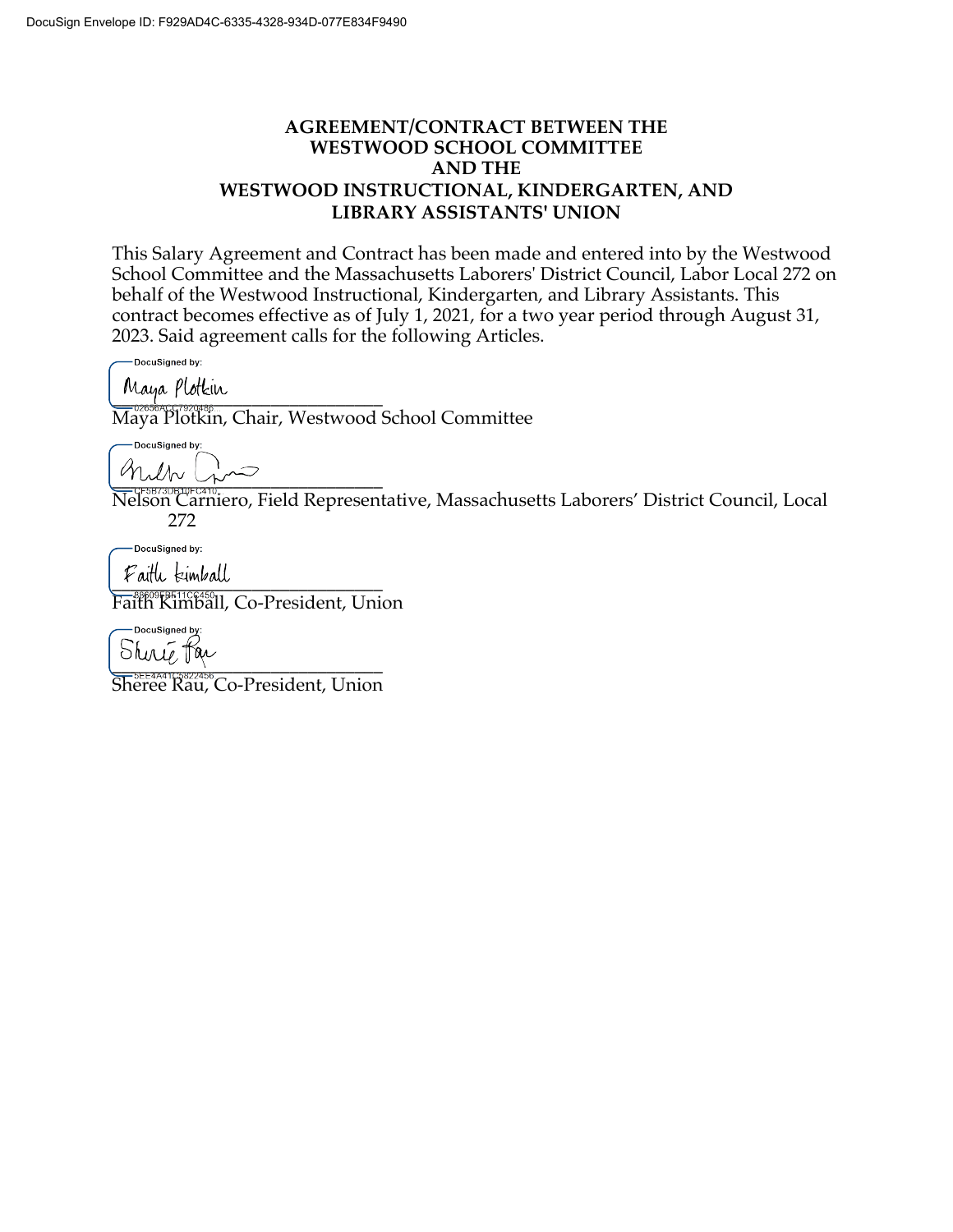### **ARTICLE I - PREAMBLE**

The following contract, effective July 1, 2021 by and between the Westwood School Committee and the Westwood Instructional, Kindergarten, and Library Assistants' of the Massachusetts Laborers' District Council, Local 272 is designed to maintain and promote the harmonious relationship between the Westwood School Committee and the employees covered by this contract, in order that more efficient and progressive public service may be rendered.

# **ARTICLE II** - **RECOGNITION AND BARGAINING UNIT**

The Westwood School Committee recognizes the Westwood Instructional, Kindergarten, and Library Assistants' of the Massachusetts Laborers' District Council, Local 272 as exclusive representative for the purpose of collective bargaining in respect to rates of pay, wages, hours, or other terms and conditions of employment for the employees in the bargaining units hereinafter described.

All full-time and part-time Instructional, Kindergarten, and Library Assistants employed by the Westwood Public Schools, excluding managerial and confidential employees, and all other school employees.

### **ARTICLE III - EMPLOYEE RIGHTS AND OBLIGATIONS**

Organizational Activities: Except to the extent that there is contained in this Agreement an expressed specific provision to the contrary, employees shall have and be protected in the exercise of their rights, freely and without fear of penalty or reprisal, to form, join, or assist employee organizations; to hold office and participate in the management of the Union; to act in the capacity of Union representative; to engage in other lawful Union and concerted activities for the purpose of collective bargaining or other mutual aid or protection. In the exercise of such rights, the employees shall be free from any and all interference, restraint, or coercion, and from any discrimination, and without regard to tenure, promotion, or other conditions of employment.

Union Membership: The School Department, upon request, will advise the Union in writing of the name, address, position, and school of each new employee. The School Department recognizes the right of any employee to become a member of the Union and will not discourage, discriminate, or in any other way interfere with the rights of any employee to become and remain a member of the Union.

No Discrimination: Neither the School Department nor the Union will discriminate against any employee for employment because of race, color, creed, sex, or national origin.

No Strike Clause: It shall be unlawful for the employee to engage in, induce, or encourage any strike, work stoppage, or withholding of services by such employees.

Labor-Management Meetings: The parties agree that there shall be periodic labormanagement meetings (with no less than one (1) per year) scheduled for the purpose of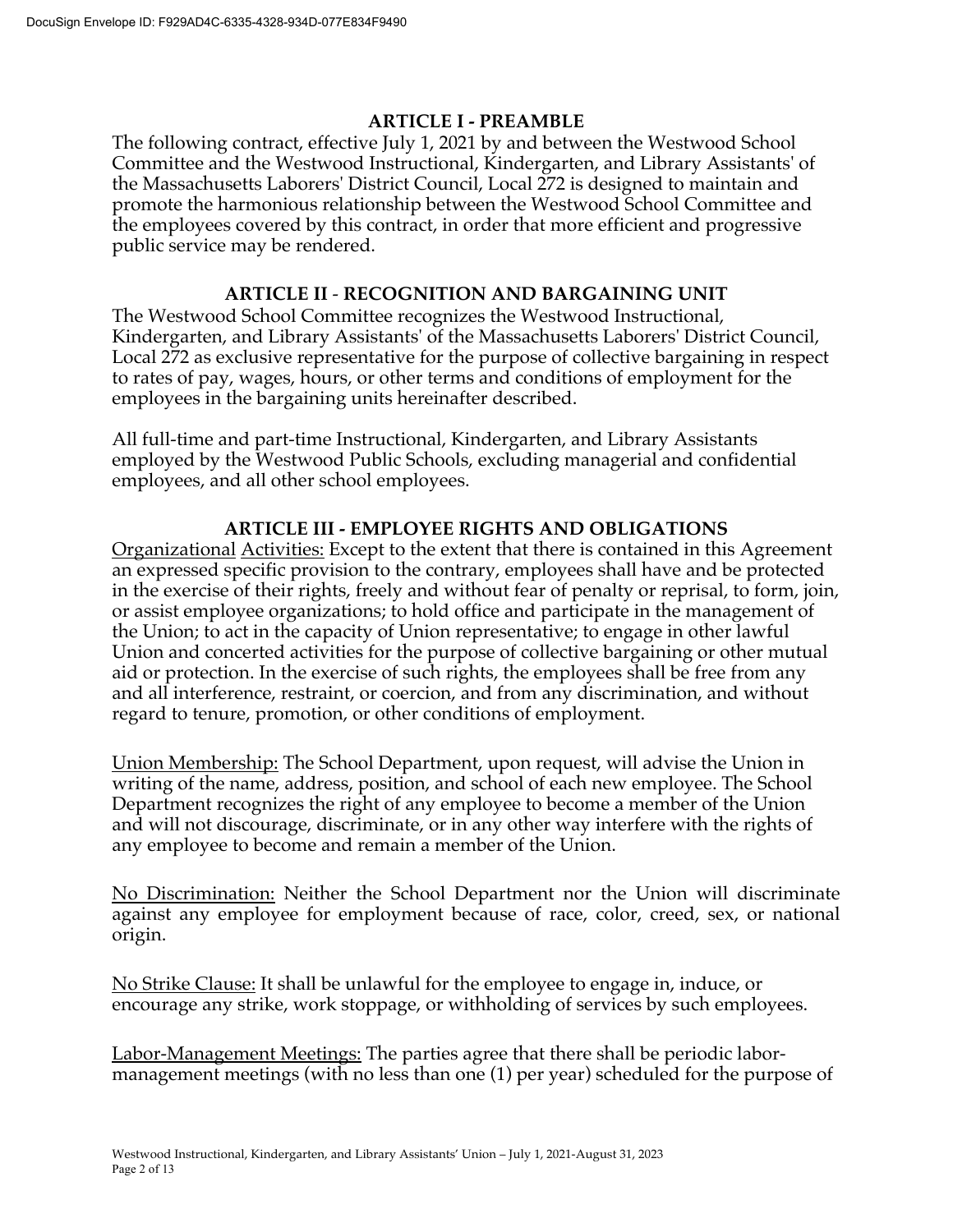discussing issues of interest for either of them. The parties shall agree on composition and format of these meetings.

Seniority: Seniority shall be defined as the length of continuous employment by the Westwood Public Schools in a bargaining unit position covered by this Agreement. Seniority will be lost by resignation, discharge for just cause, failure to return from leave of absence, and failure to report to work as scheduled for three consecutive days without notification. Seniority shall be frozen/ tolled during any leave of absence of greater than 30 calendar days. Any individual hired shall be in a probationary status for the first 90 calendar days of employment, does not earn seniority, and may be disciplined or discharged during that probationary period, which is not subject to the grievance or arbitration provision of this Agreement. An employee who successfully completes a probationary period shall then be credited with seniority back to his/her initial date of hire. Westwood will supply a revised seniority list to the Union on an annual basis.

### **ARTICLE IV - RIGHTS OF MANAGEMENT**

Except to the extent that there is contained in this Agreement an express and specific provision to the contrary, all of the authority, power, rights, jurisdiction, and responsibility of the Town are retained by and reserved exclusively to the Town, including but not limited to, the rights to manage the affairs of the Town and maintain and improve the efficiency of its operation; to determine the methods, means, processes, and personnel by which operations are to be conducted; to determine the schedules and assignment of employees to work; to determine the qualifications of all jobs; to establish new job classifications, new job duties and new job functions; to require from each employee the efficient utilization of her /his services; to hire, promote, assign, retain, discipline, suspend, demote, and to discharge employees for just cause, to promulgate and enforce reasonable rules and regulations pertaining to operations and employees.

### **ARTICLE V - UNION ACTIVITIES**

Union Officers: The President or one other officer of the Union will be excused from duty, with pay, when required to conduct Union business with management.

Joint Meetings: Joint meetings by mutual agreement between representatives of management and the Union shall be, whenever practicable, held outside of regular working hours except when extraordinary circumstances make it necessary to hold such meetings during regular working hours, the Union representative shall be compensated at their regular rates of pay. And in no event will more than two (2) employees from the Unit be absent from work to conduct business, and they will be paid at the regular rate of pay (straight time).

List of Union Officers: The Union shall furnish the Superintendent of Schools with a written list of its local officers and shall promptly notify the Superintendent in writing of any changes thereto. Only such listed officers shall be recognized by the Superintendent for the purpose of joint meetings except that the Union or the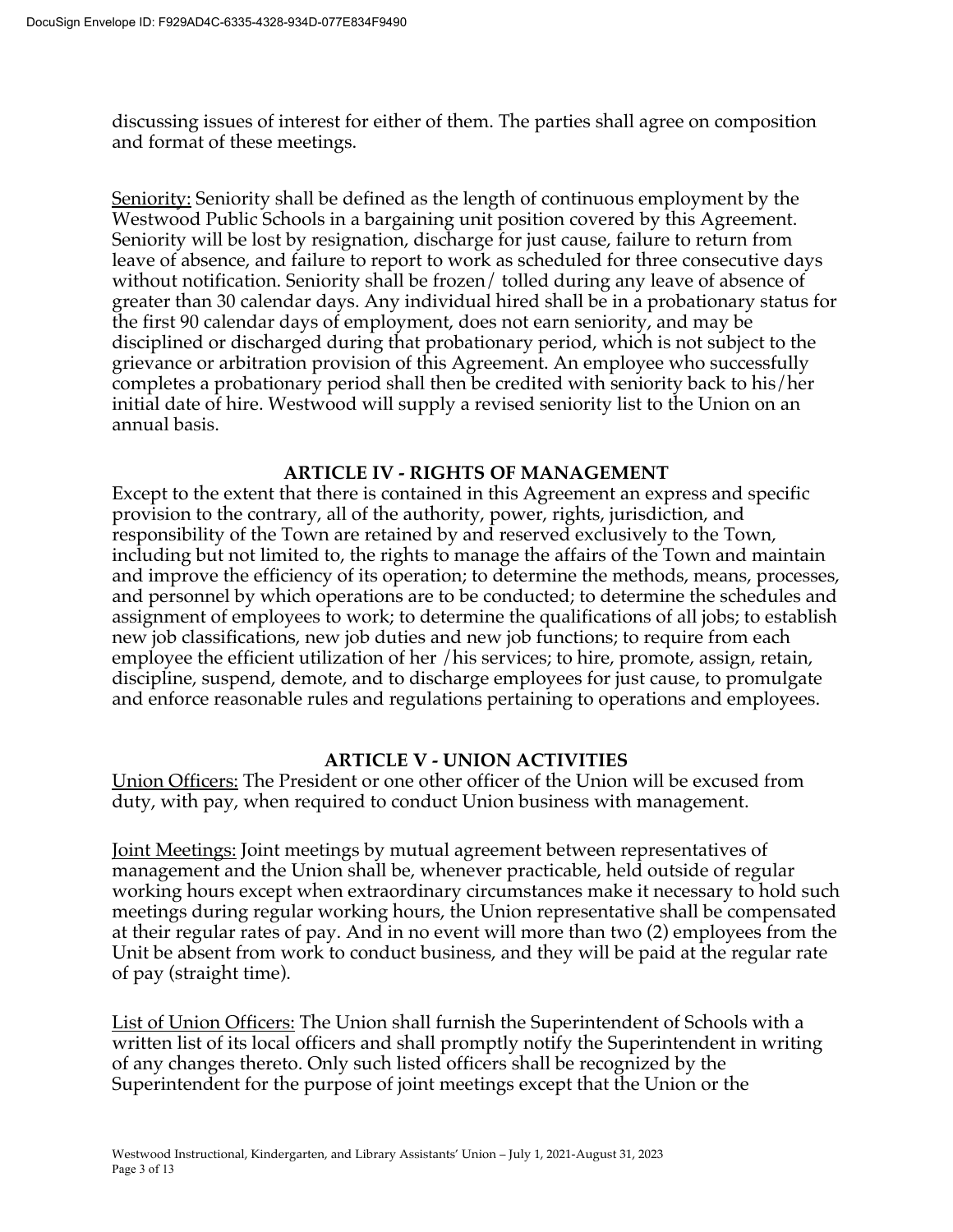Superintendent of Schools may, at its discretion, be represented by a Union officer, field representative, and/or their legal counsel.

Use of the Bulletin Board: The Superintendent shall permit the use of a bulletin board located in areas frequented by the Union members for posting of notices concerning Union business and activities, in common with other school employee organizations which may have such a right. The Superintendent will make space available for the Union to put up a bulletin board or designate an area on a bulletin board in the following places: in each school and in the teachers' room.

### **ARTICLE VI** - **UNION DUES**

An employee covered by this Agreement may choose to join the Union, the sole collective bargaining agent for the employees described above, upon payment of uniform and non-excessive dues and initiation fees as are required by the Union. Continued membership in the Union shall be subject to such rules and regulations, bylaws, and constitutions as are uniformly applied by the Union to all its members. Westwood Public Schools will advise the Union in writing of the name, address, classification, and department of each new employee.

Upon receipt by the Westwood Public Schools of a signed voluntary authorization by an employee (see the dues authorization form below), the Westwood Public Schools agrees to deduct the initiation fee (if any) and monthly Union membership dues from the wages of said employee and remit the aggregate amount to the treasurer of the Union along with a list of employees from whose pay said dues have been deducted.

Such remittance shall be made by the tenth (10th) of the succeeding month.

An authorization may be revoked by an employee by sending a signed written notice thereof to the Director of Business and Finance of the Westwood Public Schools. Said revocation shall take effect sixty (60) days after the receipt thereof by the Director of Business and Finance. The Westwood Public Schools shall send a copy of the revocation to the Union.

The following authorization of dues form shall be used for Union dues and initiation fees:

|                       |           |                   | <b>AUTHORIZATION FOR PAYROLL DEDUCTION</b> |
|-----------------------|-----------|-------------------|--------------------------------------------|
| Bv:                   |           |                   |                                            |
|                       | Last Name | <b>First Name</b> | Middle Name                                |
| To:                   |           |                   |                                            |
|                       | Employer  | Department        |                                            |
| <b>Effective Date</b> |           |                   |                                            |
|                       |           |                   |                                            |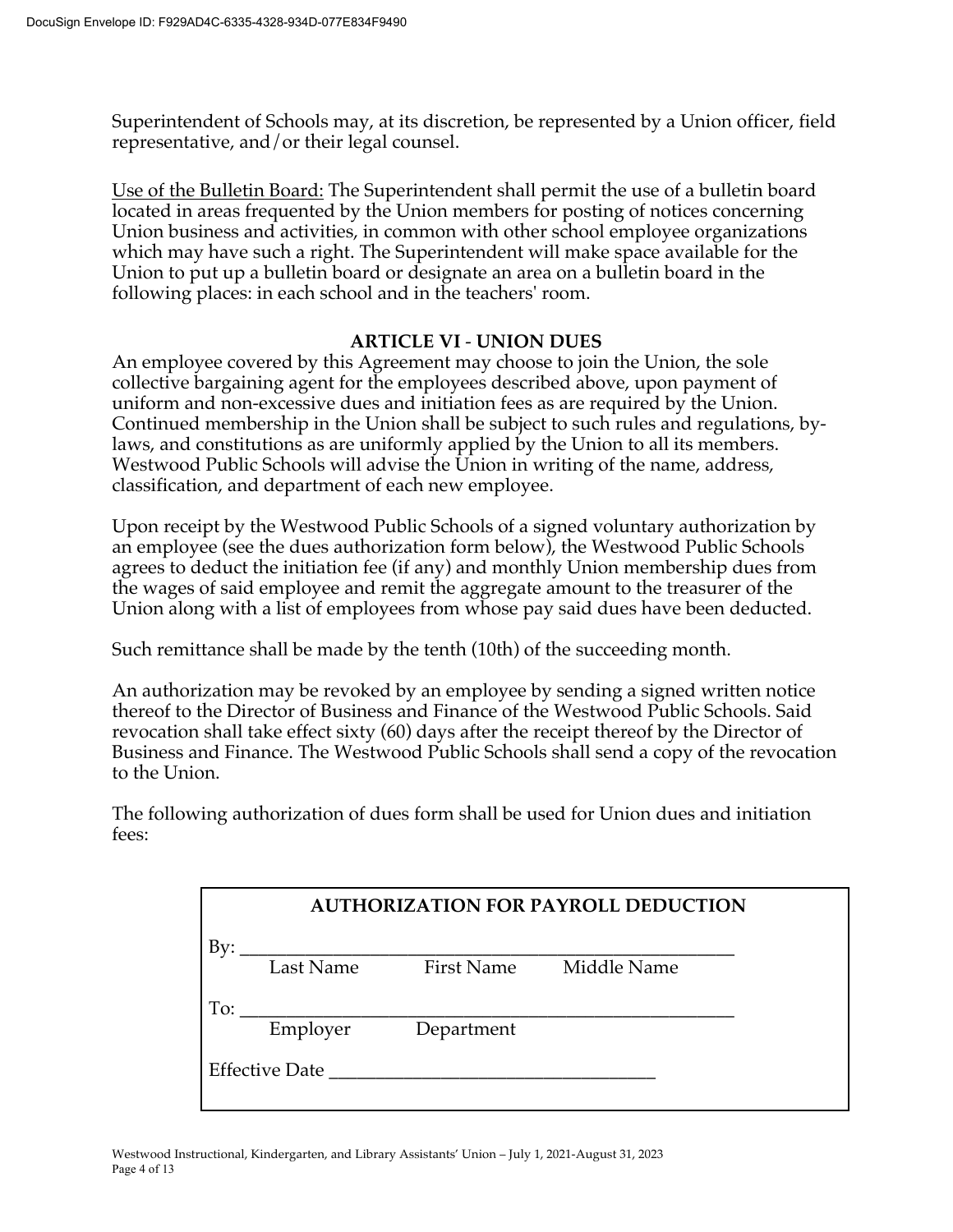*I hereby request and authorize you to deduct from my earnings the Union membership initiation fee and, once each month, an amount established by the Union as dues. The amount deducted shall be paid to the Treasurer of the Union. This authorization shall continue for a period of one year from the date hereof, or until the termination of this Agreement (whichever occurs first), and shall be automatically renewed for successive periods of one year unless written notice of revocation is given by me to you in writing, upon the receipt whereof this authorization shall expire sixty (60) days thereafter.* Signed: \_\_\_\_\_\_\_\_\_\_\_\_\_\_\_\_\_\_\_\_\_\_\_\_\_\_\_\_\_\_\_\_\_\_\_\_

| Address: | Date: |  |  |  |
|----------|-------|--|--|--|
|          |       |  |  |  |
|          |       |  |  |  |

The Union shall notify Westwood Public Schools by certified mail of any change in the sum of money to be deducted as dues pursuant to the authorization hereunder, which amount the Westwood Public Schools shall begin to deduct thirty (30) days after receipt of the notification. The Union agrees to hold the Westwood Public Schools harmless from any liability arising from the operation of this article.

#### **ARTICLE VII** - **SALARY**

A one-time stipend of \$600 will be paid to all Instructional Assistants who worked the 2020-2021 school year, in appreciation for working through the COVID-19 pandemic. Payment is to be made before July 30, 2021 and to be prorated for employees who worked fewer than 120 school days in the 2020-2021 school year.

| Step 1  | Step 2  | ັ<br>Step 3 | Step 4  | Step 5  |
|---------|---------|-------------|---------|---------|
| \$16.67 | \$17.55 | \$18.45     | \$19.46 | \$20.46 |

#### **Effective July 1, 2021 through August 31, 2022 (3% increase)**

#### **Effective September 1, 2022 through August 31, 2023 (2% increase)**

| Step 1  | Step 2  | Step 3  | Step 4  | Step 5  |
|---------|---------|---------|---------|---------|
| \$17.00 | \$17.90 | \$18.82 | \$19.85 | \$20.86 |

Assistants hired after January 31 shall not advance to the next step until July 1 of the following year.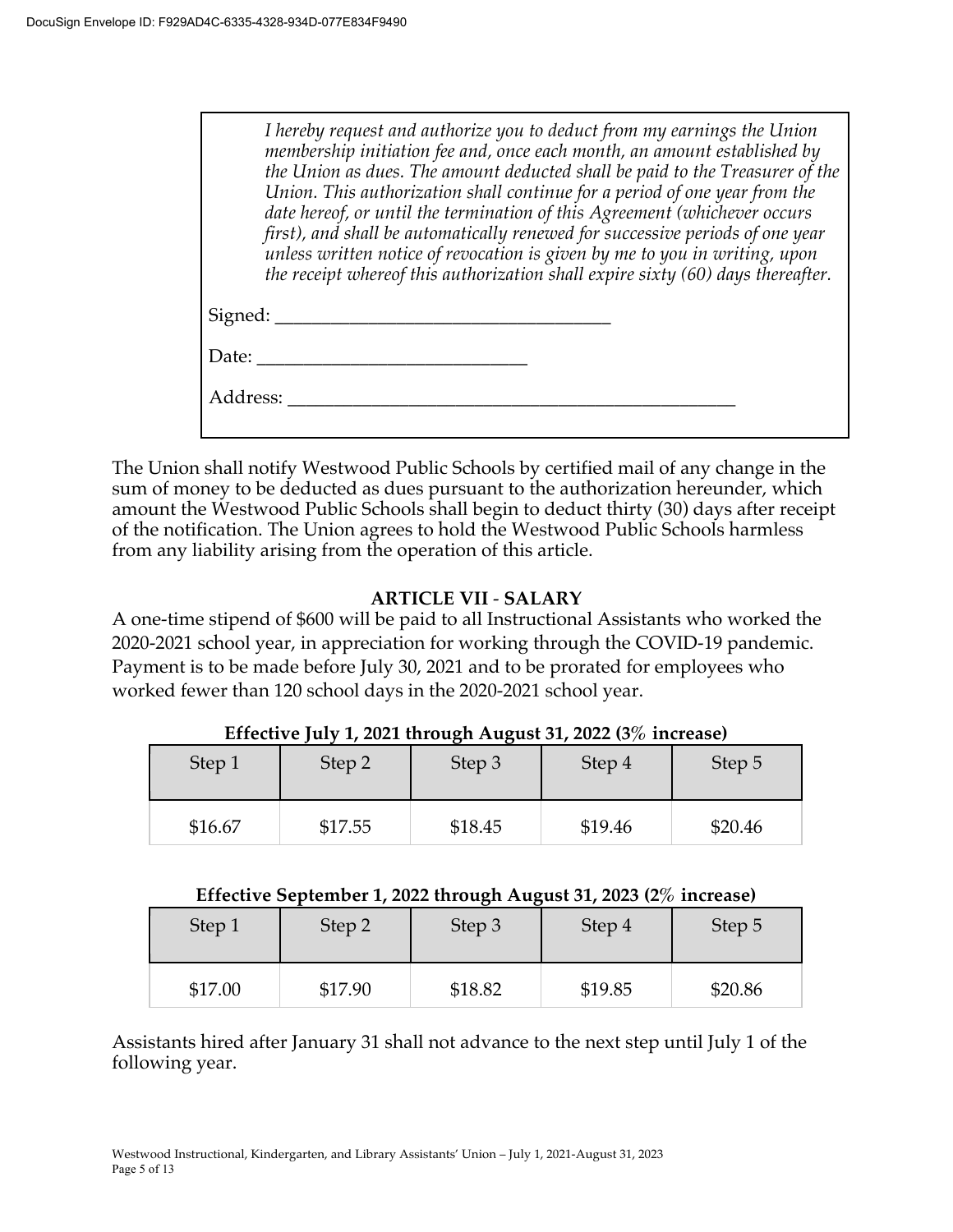| Longevity<br>July 1, 2021 through August 31, 2023 |                                  |  |
|---------------------------------------------------|----------------------------------|--|
| after 5 years of service                          | \$1.10 increase to the base rate |  |
| after 10 years of service                         | \$2.10 increase to the base rate |  |
| after 15 years of service                         | \$3.10 increase to the base rate |  |
| After 20 years of<br>service                      | \$4.10 increase to the base rate |  |

# **ARTICLE VIII** - **SICK LEAVE**

All full time Assistants will be granted a total of fifteen (15) days sick leave per year with an accumulation of unused sick leave to a total of one hundred and eighty (180) days. New hires shall accumulate one and one-half  $(1 \frac{1}{2})$  days per month, total of fifteen (15) days per year for a maximum accumulation of one hundred and eighty (180) days.

Sick Leave Buy-Back: Unused sick days will be bought back upon the assistant's filing with the retirement board at the rate of twenty-five dollars (\$25.00) per day for a maximum accumulation of one hundred and eighty (180) days.

Part-Time Assistants: Part-time assistants (20 hours per week or less) will be granted a total of seven (7) days sick leave per year.

Sick leave is granted when an employee is incapacitated from performance of duties due to sickness or injury. Also, sick days may be accessed in the case of illness or injury of a family member (spouse, child, or parent) requiring the attention of the employee, not to exceed ten (10) sick days per year.

The parties acknowledge that the School Department is subject to the provisions of the Family and Medical Leave Act of 1993 (FMLA) and the Small Necessities Leave Act.

If an employee is absent from work under the Family and Medical Leave Act for personal illness or injury, he or she will be required to use any accrued sick, personal, or vacation time during the FMLA leave. If an employee is absent from work under the Family and Medical Leave Act to care for a family member (as defined above), he or she will be required to use any accrued personal or vacation time and may apply up to ten (10) sick days as described above.

In catastrophic circumstances, an employee may request to access additional accumulated sick leave to care for a family member, which may be granted at the sole discretion of the Superintendent.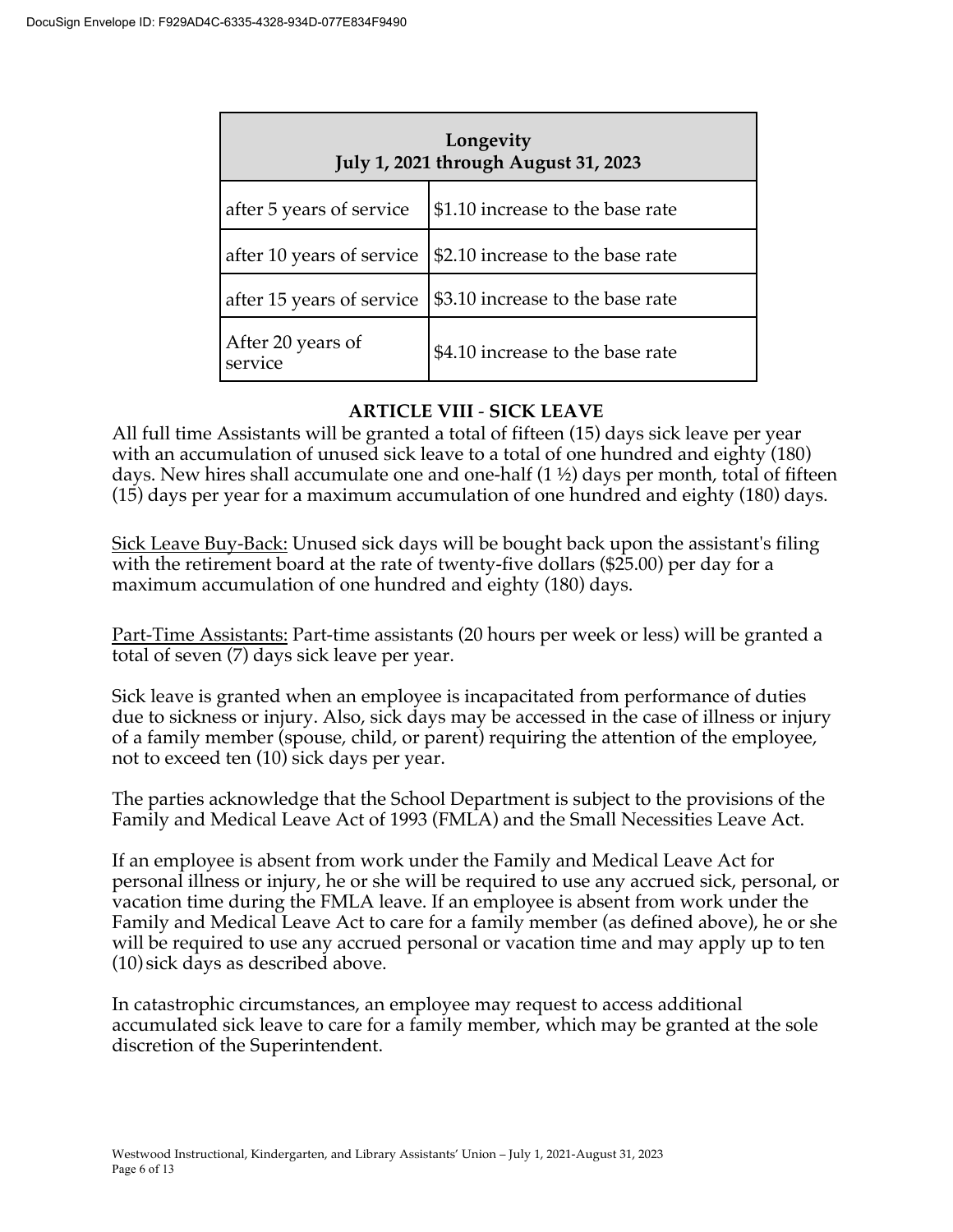### **ARTICLE IX** - **PERSONAL DAYS**

All full-time Assistants will be granted three (3) personal days per year. New hires who are full-time shall receive one (1) personal day after completing forty-five (45) school days and receive a second (2nd) day after completing ninety (90) school days. Part-time assistants will be granted one (1) personal day per year. New hires who are part-time assistants shall receive one (1) personal day after completing forty-five (45) school days.

Unused personal days shall be added to the Instructional Assistant's accumulated sick leave.

Employees are expected to make the request for a personal day at least forty-eight (48) hours in advance in order to ensure the effective operation of the school, except in cases of emergencies or unforeseen circumstances.

### **ARTICLE X - HOLIDAYS**

All Assistants will be paid for the following holidays:

Martin Luther King Day Good Friday Memorial Day Columbus Day Veterans Day Thanksgiving Day day after Thanksgiving

The following holidays are paid in accordance with the terms described below:

Labor Day Rosh Hashanah Yom Kippur 1/2 Day before Thanksgiving Christmas Eve

Assistants will only be paid for Labor Day when the work year commences before the holiday. For the purposes of this article, the work year is defined as the first day that instructional assistants report to work until the last day they report to work.

Yom Kippur and Rosh Hashanah will be paid holidays when they fall during the work week and are scheduled as holidays on the school calendar.

Assistants will be paid a full (regular hours) day for working on the early release day before Thanksgiving. An Assistant taking the day before Thanksgiving as a personal or sick day must use a full personal or sick day.

Assistants will be paid for a full day (regular hours) if required to work on Christmas Eve, regardless of the length of the work day. If Christmas Eve is a required work day,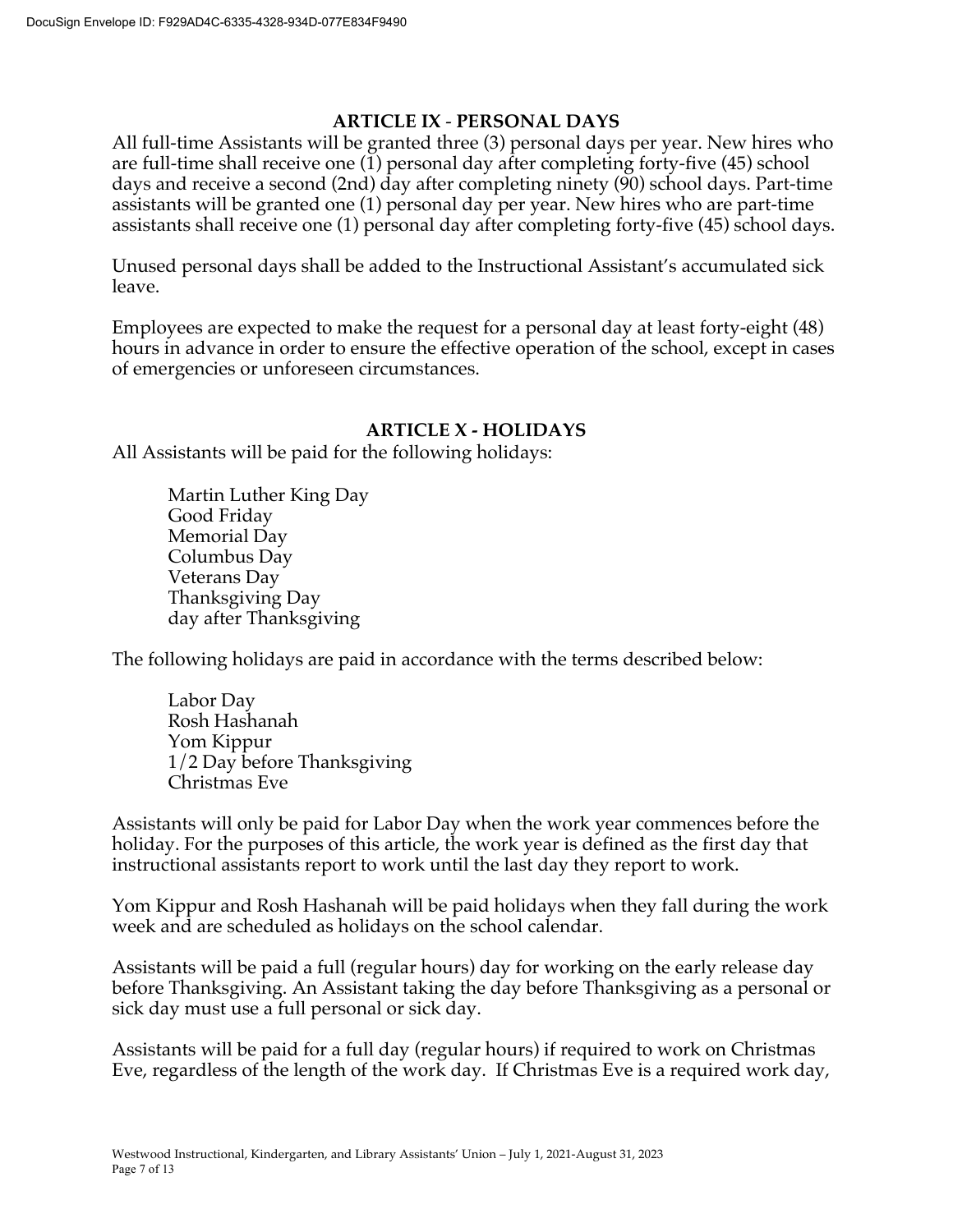in order to take the day as a personal or sick day, an Assistant must use a full personal or sick day.

# **ARTICLE XI - LEAVE FOR RELIGIOUS OBSERVANCE**

Each regular employee can use his/her accrued personal days for observance of religious holidays that are not regularly included in the school holiday schedule.

Reasonable advance notice to the individual's immediate supervisor is a prerequisite to the granting of leave for religious observance.

Any employee who has obtained religious pay contrary to the above rules and regulations through misrepresentation by him/her or by any person on her/his behalf shall be considered to have acted in an unprofessional manner and will be subject to appropriate action.

### **ARTICLE XII - VACATIONS**

Assistants who have completed two (2) years of service will be granted one (1) paid school vacation week (5 working days).

Assistants who have completed seven (7) years of service will be granted two (2) paid school vacation weeks (10 working days).

Assistants who have completed ten (10) years of service will be granted three (3) paid school vacation weeks (15 working days).

In accordance with the schedule above, an Assistant shall be credited with additional vacation days during the first week in the July following his or her anniversary date.

Vacation days may not be used while school is in session. Vacation days may be used during school vacation weeks (Winter, February, April). Assistants may also use vacation days in the event of an unanticipated weather-related closure.

Unused vacation days do not carry over from year to year. Any unused vacation days at the end of a school year will be forfeited.

### **ARTICLE XIII - TUITION REIMBURSEMENT**

An Assistant who has completed two (2) years of service to the Westwood Schools shall qualify for reimbursement of fifty percent (50%) of two job related courses that have been approved in advance by the Superintendent and must be satisfactorily completed.

Classes required by the School Department or Superintendent of Schools shall be paid 100% by the School Department.

The total reimbursement per course shall not exceed \$300.00 per year, per Assistant.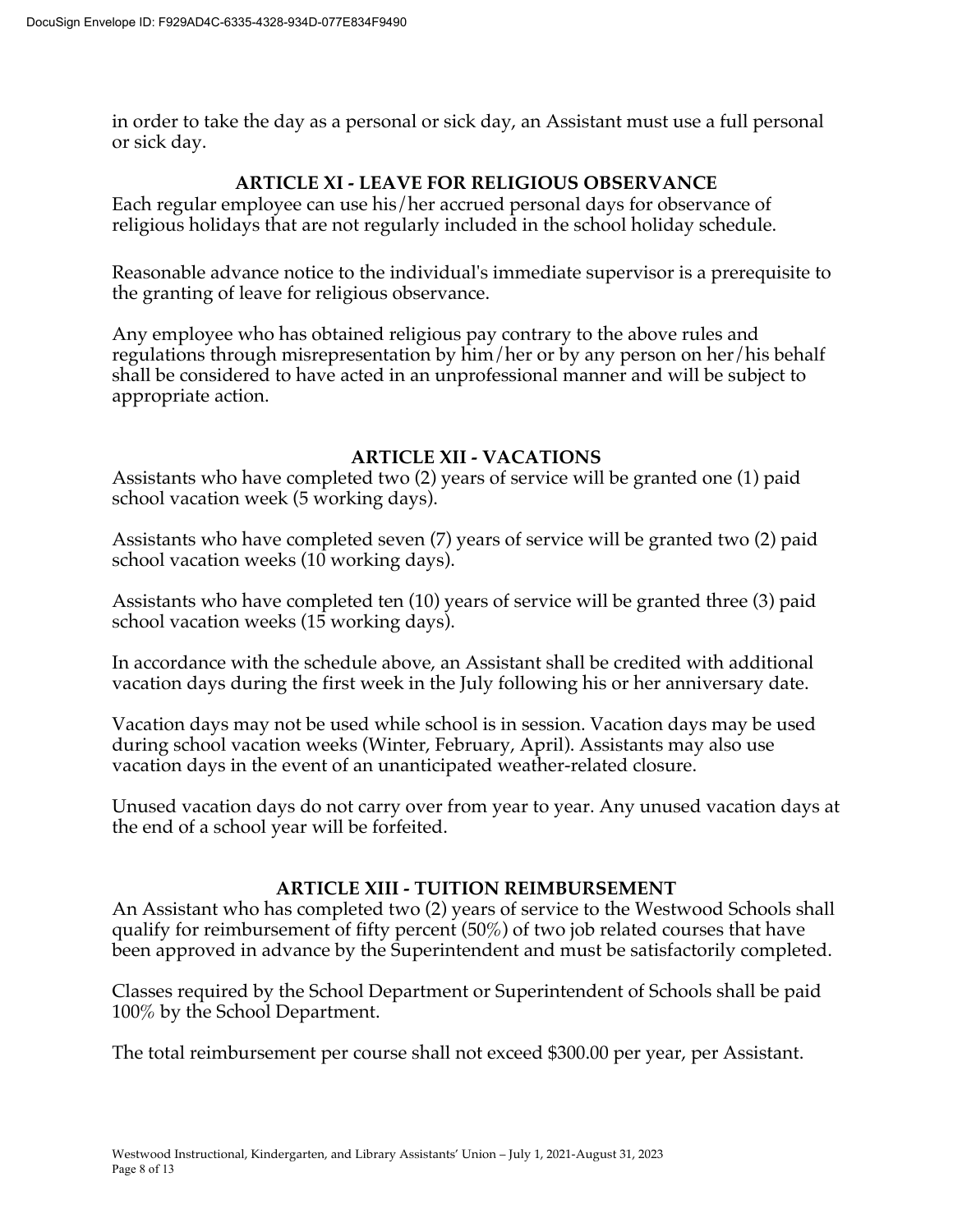### **ARTICLE XIV** - **BEREAVEMENT**

Bereavement leave may be granted to all Assistants not to exceed three (3) days without the loss of pay and in addition to any other leave. This applies to death of a parent, sibling, spouse, child, grandchild, grandparent, domestic partner, in-law, or a permanent member of the immediate household. One day leave without loss of pay shall be granted for an assistant to attend the funeral of another family member. Extensions will be granted in extenuating circumstances, with additional days to be taken from accumulated sick leave.

### **ARTICLE XV- SCHOOL DELAYS OR CLOSURES**

In the event of a school building closure and a "no school day" that will be made up at a later time (such as a Snow Day), Assistants will not be paid at the time of the closure and may use accrued vacation or personal days.

If the school building is closed but school is in session and Assistants are assigned remote work, Assistants will be expected to work and paid for regularly-scheduled hours. Assistants will be paid their regularly-scheduled hours in the event that the Assistant's school has a delayed opening or early release due to inclement weather or any unforeseen circumstances.

# **ARTICLE XVI - STAFF DEVELOPMENT**

Assistants are required to attend Staff Development Day programs upon request from their supervisor. On staff development days, Assistants will be paid from the beginning of the work day until the end of their staff development.

Education Incentive: Assistants who work twenty-one (21) or more hours per week and maintain a valid Massachusetts teaching license for the duration of the school year will receive a \$450 stipend at the completion of that school year.

### **ARTICLE XVII - WORK YEAR**

The work year for Assistants will normally be the one hundred and eighty (180) day school calendar, plus the day before school opens and the day after school closes.

### **ARTICLE XVIII- PERFORMING ALTERNATIVE DUTIES**

Any Assistant performing duties for the school principal which is outside the accepted scope of an assistant's duties (i.e., cafeteria monitor, office receptionist) when such duty extends the working hours of said assistant, shall be paid at the assistant's contractual wage.

If an instructional assistant provides coverage for a teacher who is absent from work, the assistant will earn \$23 for a partial day of coverage (from at least one hour up to three hours) and \$45 for full day of coverage (more than 3 hours). Coverage for special educators attending IEP-related meetings and conferences is not included.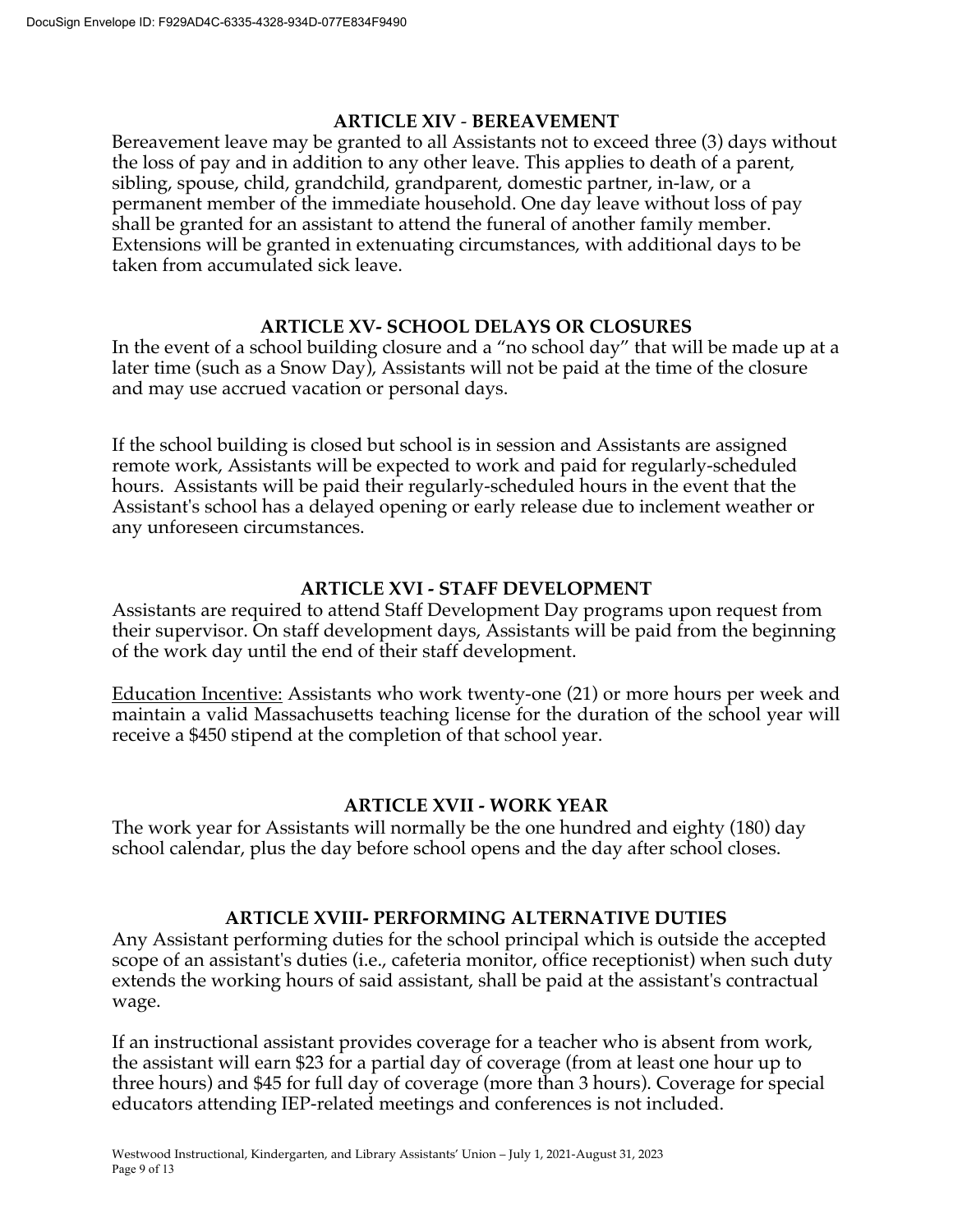# **ARTICLE XIX** - **EVALUATIONS/REDUCTION IN FORCE**

All evaluations will be reviewed by the Assistants on an annual basis with their immediate building principal by June 15 of the current year. By no later than August 1, the Assistant will receive a letter of employment for the upcoming year with their anticipated assignment. If a reduction in force occurs, Assistants will be riffed on the basis of seniority and qualification of evaluation.

In the event of a layoff due to a lack of work or lack of funds, the most junior employee shall be laid off first, then the next junior going up the seniority list. Recall shall be the last one laid off and shall be recalled first going down the seniority list. An Assistant shall be eligible to be recalled for up to one (1) year. The rights of a laid off employee under this Section shall be further subject to the following conditions:

- 1. That such employee at the time of such application is qualified for such position.
- 2. That the employee is available to return to the position within 21 days (or such longer time as the School Department may allow) after notice of acceptance for the position is mailed to the School Department. The School Department shall notify a laid off employee of any vacancies in bargaining unit positions that arise after her /his date of layoff. A laid off employee who has the rights under this Section shall keep the School Department's Human Resources office informed of her /his current mailing address and telephone number. This Section shall apply to an employee for up to 12 months from her/his date of layoff. Employees who are recalled shall be considered as having the same seniority that she/he would have had if she/he had not been laid off. Employees upon reinstatement shall have all of her/his sick time restored upon return. Accrual rates will include all previous years of Service.
- 3. Employees who have not kept the School Department's Human Resources Office informed of her /his current mailing address or phone number shall forfeit their rights under this provision.

#### **ARTICLE XX - VACANCIES**

After Management establishes where a vacancy will exist, all vacancies will be posted for ten (10) calendar days. Postings will include location and program. This provision will not preclude management's right to relocate Assistants as needed.

### **ARTICLE XXI - PERSONNEL FILES**

An employee shall have a right to review their personnel file within forty-eight (48) hours upon written request.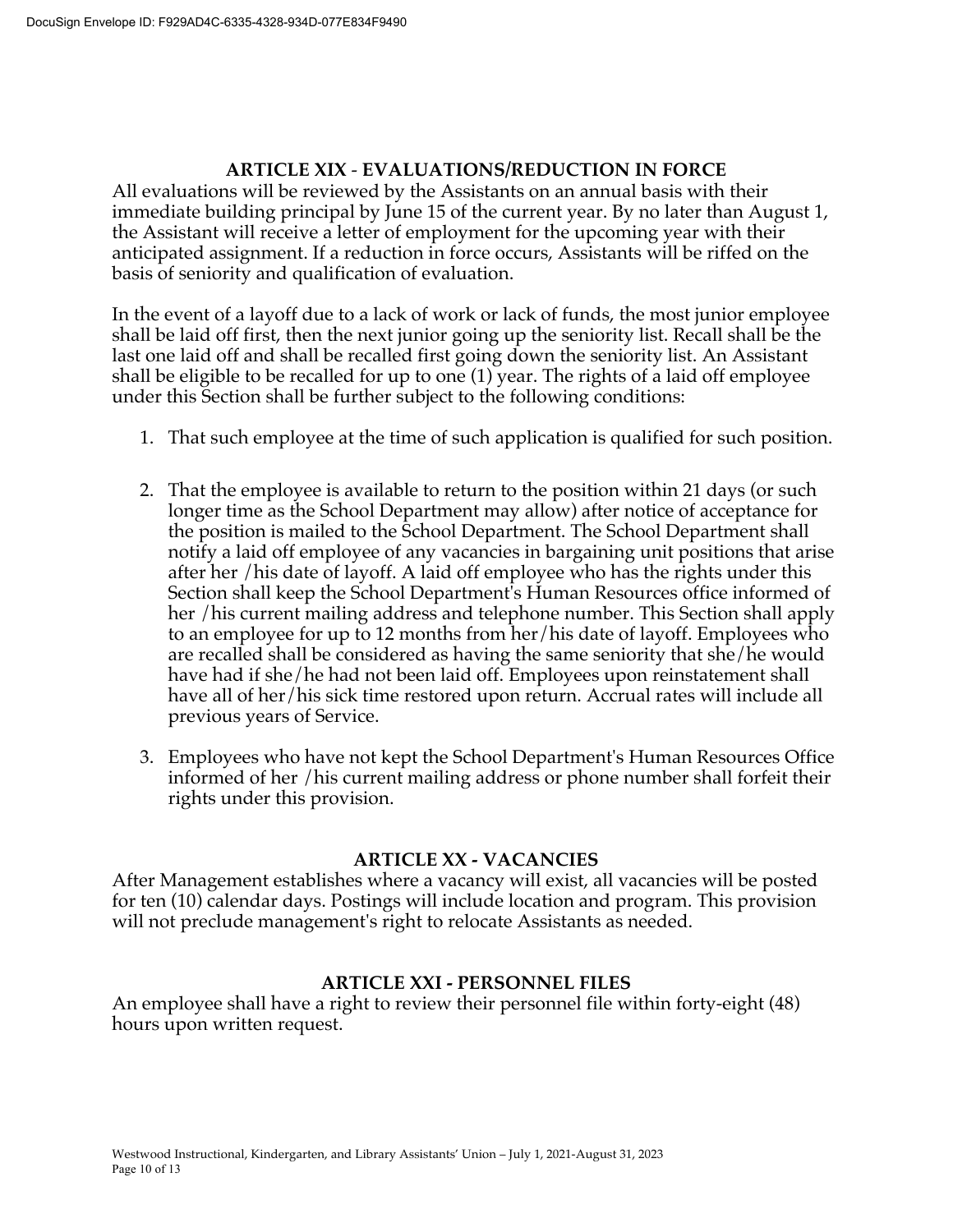### **ARTICLE XXII-PARENTAL LEAVE OF ABSENCE**

An Assistant shall notify his/her principal, in writing, as soon as practicable or at least thirty (30) days prior to the probable date of said leave is to commence.

In the notification, the Assistant shall indicate the duration of requested leave, which is subject to the following state and federal provisions:

- 1. Massachusetts statutory parental leave (MPLA), which provides an unpaid leave of eight (8) calendar weeks for full-time employees for childbirth and recovery, adoption, foster care, or court-ordered placement of a child. An eligible employee may use accrued sick, vacation, or personal days during MPLA parental leave.
- 2. Federal Family Medical Leave (FMLA), which provides an eligible full-time employee up to 12 weeks of unpaid leave. An eligible employee may use accrued sick, vacation, or personal days during FMLA parental leave.

FMLA parental leave runs concurrently with MPLA parental leave. If both parents work in the Westwood Public Schools, they may take a total of 8 weeks for MPLA leave or 12 weeks for FMLA leave.

### **ARTICLE XXIII - JURY DUTY**

Assistants called to serve jury duty shall <u>not</u> suffer loss of pay.

### **ARTICLE XXIV - MILITARY LEAVE.**

In accordance with Mass. General Laws.

### **ARTICLE XXV - GRIEVANCE**

1. Purpose: The purpose of this procedure is to secure, at the lowest possible administrative level, equitable solutions to problems which may arise affecting the welfare conditions of Assistants. Both parties agree that proceedings shall be kept as confidential as possible.

#### 2. Definitions

- a. <u>"Grievance"</u> shall mean a claim by an Assistant that there has been violation, misinterpretation, or misapplication of the provisions of this Agreement/Contract.
- b. "Party in Interest" shall mean the person or persons making the claim including their designated representatives as provided for herein, and any person or persons who might be required to take action or against whom action might be taken in order to resolve the problem.
- c. "Days" shall mean working school days.
- 3. Time Limits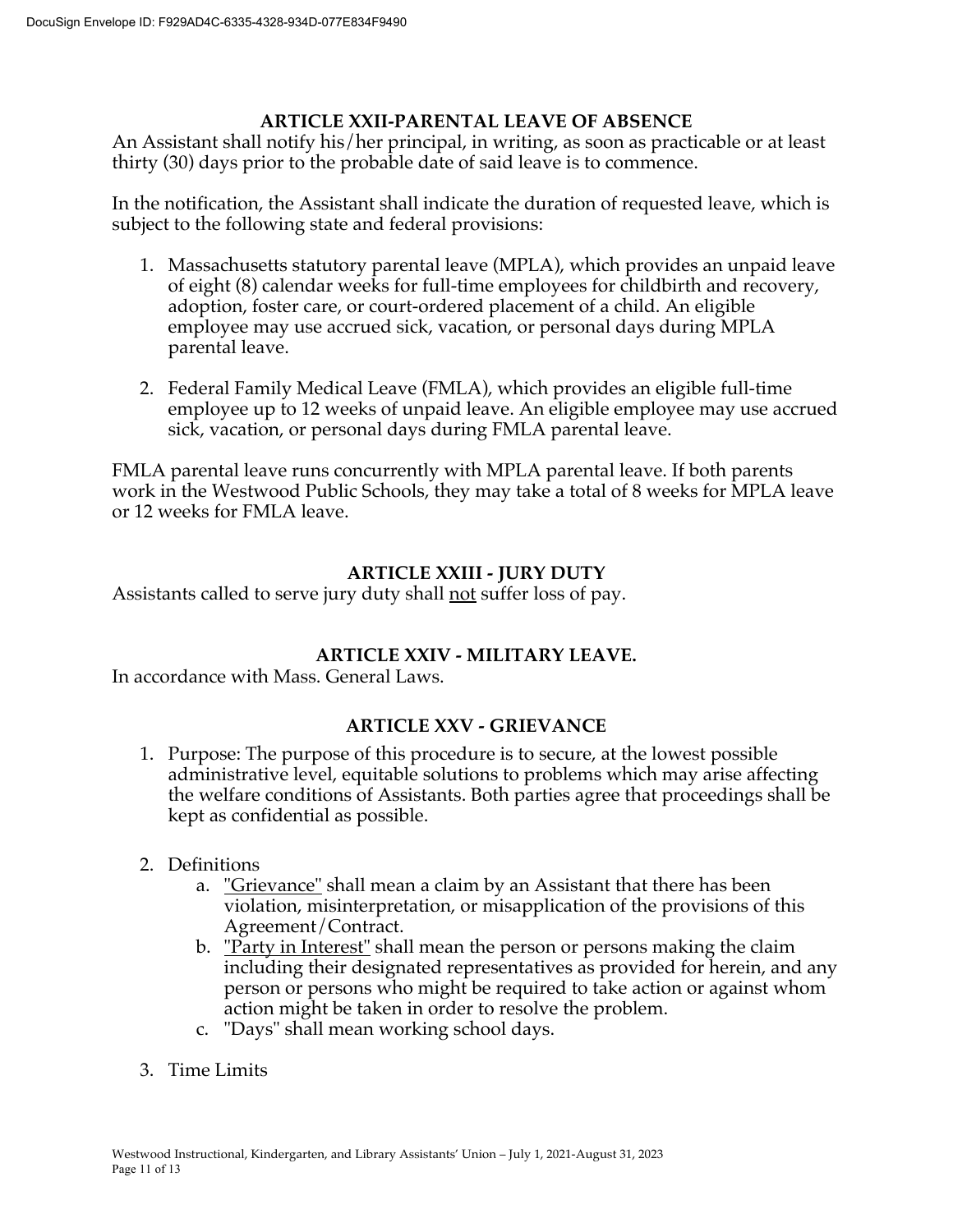- a. Since it is important that grievances be processed as rapidly as possible, the number of days indicated at each step shall be considered as a maximum. The time limits specified may, however, be extended by written agreement of the parties in interest.
- b. If an Assistant does not file a grievance in writing within thirty (30) days after he/ she knew of the act or conditions on which the grievance is based, then the grievance shall be considered as waived.
- c. Failure by the aggrieved at any level to appeal a grievance to the next level within the specified time limits shall be deemed to be acceptance of the decision rendered at that level.
- 4. Informal Procedures
	- a. If an Assistant feels that he/she mayhave a grievance, he/she mayfirst discuss the matter with her/his building principal or Assistant Superintendent.
	- b. If an Assistant is not satisfied with such disposition of the case, he/she shall have the right to have the Union assist her/him in further efforts to resolve the problem informally with her/his building principal or Assistant Superintendent.
	- c. If the Union approves the grievance, it must be filed with the Assistant Superintendent within five (5) working days.

### 5. Formal Procedures

- a. Level One Immediate Supervisor
	- i. If an aggrieved person is not satisfied with the outcome of informal procedures, or if he/she has elected not to utilize them, he/she may present her /his claim as a formal grievance in writing to the Assistant Superintendent.
	- ii. The Assistant Superintendent shall, within five (5) days after receipt fo the written grievance, render his/her decision to the aggrieved person.
	- iii. If the aggrieved person is not satisfied with the decision of her /his grievance at Level One, he/she may, within three (3) days after the decision or within eight (8) days after her/his formal presentation, file her/his written grievance with the Union.
	- iv. If the Union approves the grievance it must be filed with the Assistant Superintendent within five (5) working days.
- b. Level Two Superintendent of Schools
	- i. The Superintendent shall, within ten (10) days after receipt of formal grievances, meet with the aggrieved person and with the representatives of the Union for the purpose of resolving the grievance.
	- ii. The Superintendent shall, within three (3) days after the hearing, render his decision in writing to the aggrieved person, with a copy to the President of the Union.
- c. Level Three School Committee
	- i. If the aggrieved person is not satisfied with the disposition of grievance at Level Two, he/she may, within three (3) days after the